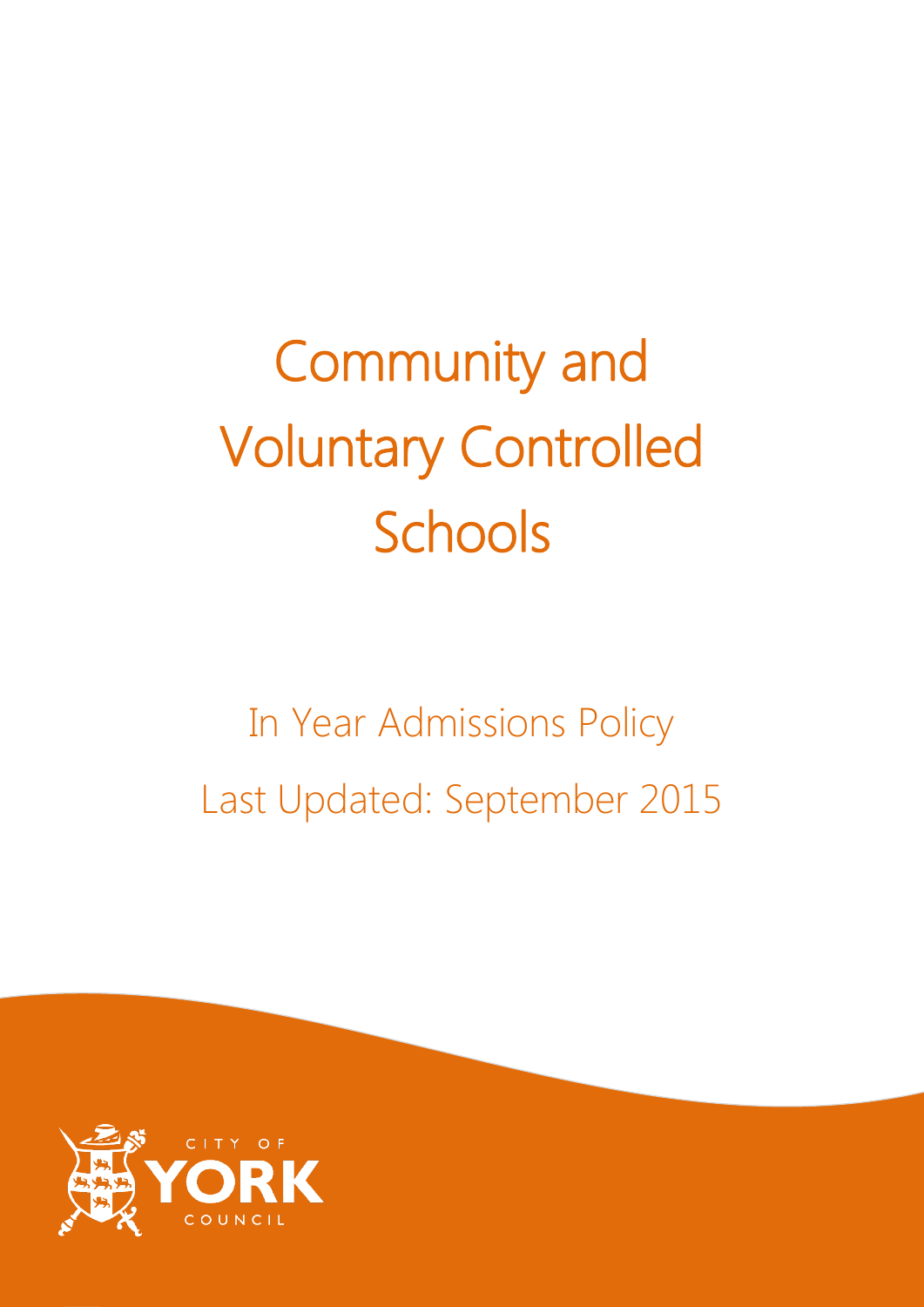#### **Introduction**

- 1 This policy applies to those schools where the City of York Council is the admissions authority – that is all community and voluntary controlled primary, infant, junior and secondary schools within the City of York area. It applies only to in-year' applications for a place from Reception to Year 11. In-year admissions are those that are made either during the school year, or for admission into year groups other than the normal year of entry. It does not apply to applications for a place within an 'admissions round', that is an application for the normal year of entry. More information on applications within an admissions round can be found in the relevant City of York Admissions Policy.
- 2 This policy may also be adopted by other admissions authorities wishing to reflect the aims of this policy in their own admission arrangements.
- 3 This policy complies with and operates within the City of York In Year Coordinated Admissions Scheme for schools in the City of York Local Authority area.
- 4 The City of York Council policy for considering and allocating school places is designed to be as fair as possible while ensuring that resources are used sensibly. Under these admission arrangements the allocation of places is based on where the child/parent lives and the preferences of parent/carers.
- 5 Advice and information for parent/carers on school admissions, including key information that applies to all applications as well as some frequently asked questions are available in the Guide for Parents which is available at [www.york.gov.uk/guideforparents](http://www.york.gov.uk/guideforparents) or upon request from the School Services team.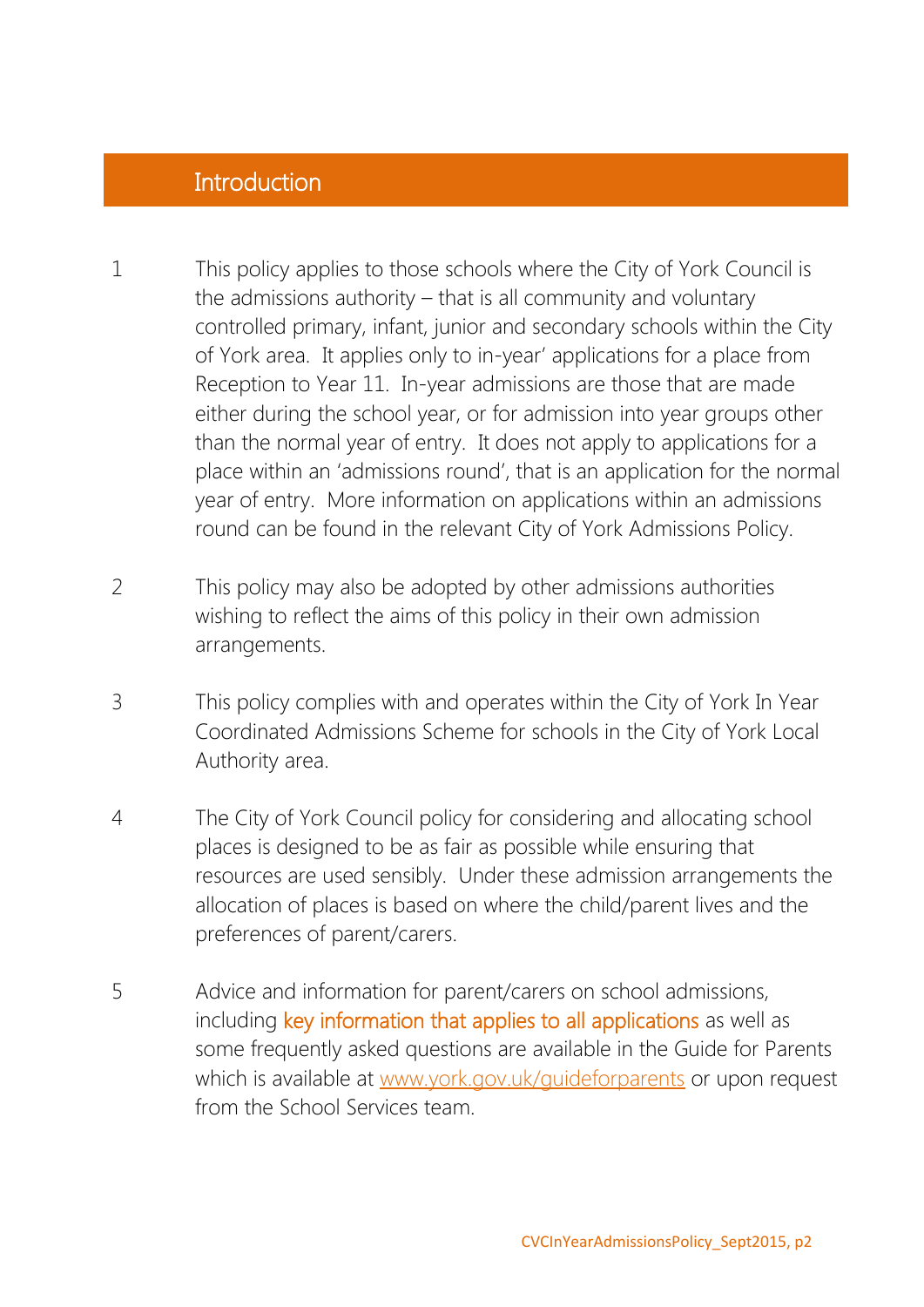6 The admission of children with an education, health and care plan or a statement of special educational needs is covered by different admission regulations. Following negotiation, once a school has been named, a place will be allocated for these children before considering other applications.

#### A In Year Admissions

- 1 Children will normally be admitted into the year group relevant to the child's age. Requests for being educated in another year group may be discussed with the head teacher of the allocated school who will make a decision regarding the best educational provision in consultation with parents and other relevant professionals. Only in exceptional circumstances would a request for admission into other year groups be considered on an individual basis at the time of application.
- 2 Separate guidance applies to requests for the deferred entry of summer born children into the reception year in a primary or infant school. Further guidance can be found in the City of York Admissions Policy on Delayed and Deferred Admission to Primary School.
- 3 Parent/carers may apply for a change of school for their child at any time. Where a change of school is required due to relocation, a place may be allocated and taken up once the receiving school has been able to make suitable arrangements. However, where a change of school has been requested for other reasons and the child's current school is within a reasonable travelling distance, it is expected that the start date will be at the start of a new half term or other suitable day.
- 4 Applications can be made by York residents at any time online at [www.york.gov.uk/schooladmissions](http://www.york.gov.uk/schooladmissions) or by completing a paper 'School admissions application for an in year change of school' form, which can be obtained from the School Services team, online, or from a City of York school.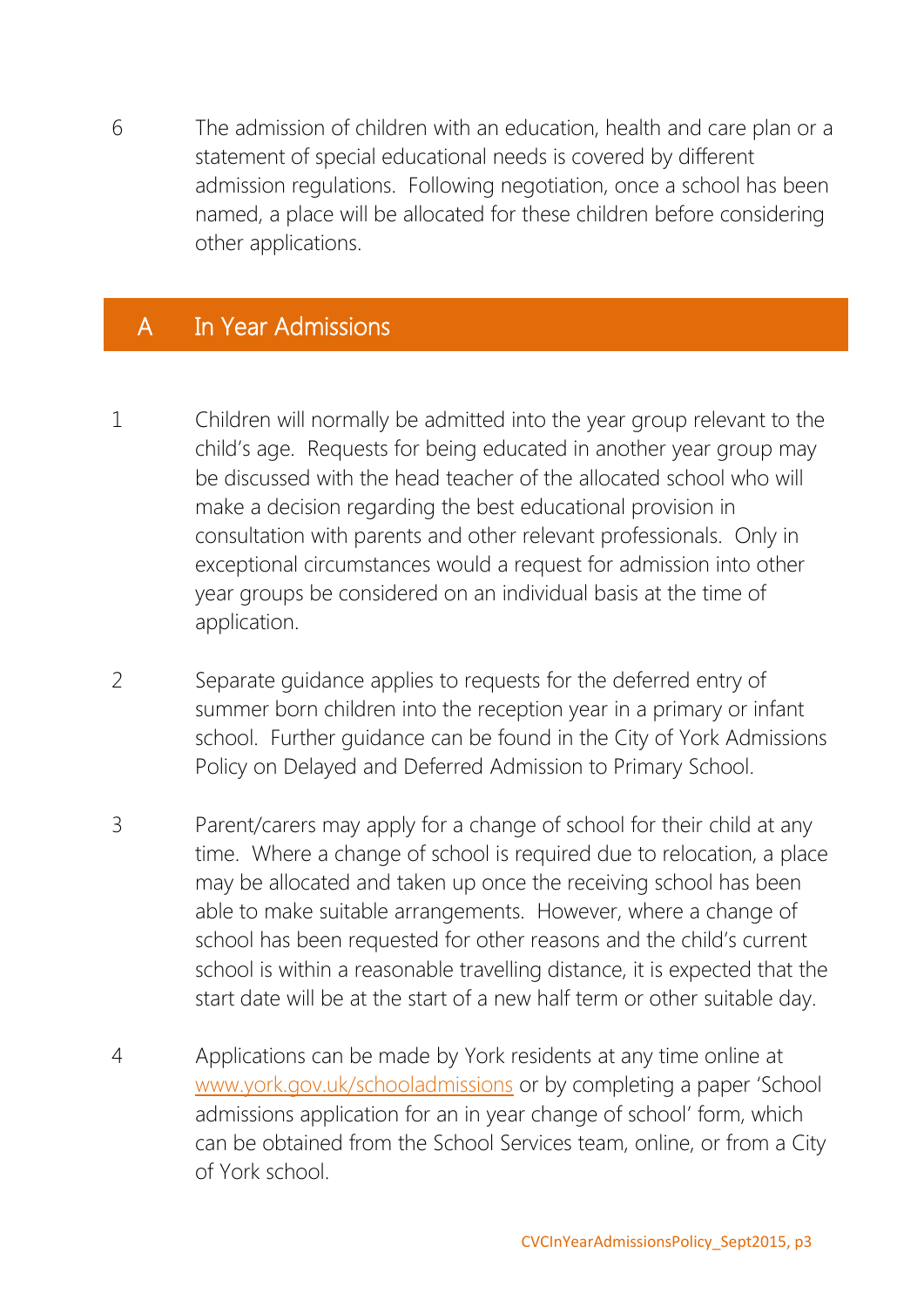- 5 When making an application, parent/carers are advised to supply any additional information that may be required to the admissions authority by emailing [education@york.gov.uk](mailto:education@york.gov.uk) with the child's details. For example, additional information will need to be provided when applying on the basis of being 'previously looked after' or having exceptional social or medical needs which relate to the preferred school. Further guidance on additional information can be found in the [Guide for Parents.](http://www.york.gov.uk/guideforparents)
- 6 Applicants are advised to consider their 'catchment' school when making an application. If the place your child is allocated is at a school which you are not in the catchment area for, or if you move out of the catchment area you now reside in, then you may have less chance of being successful when applying for any younger siblings. Catchment areas are designated by the Local Authority and are made available to applicants in the Guide to School [Catchment](https://www.york.gov.uk/info/20171/school_admissions/202/guide_to_school_catchment_areas) Areas, online at www.york.gov.uk and upon request from the School Services team.
- 7 Any school's resources, such as teachers and classrooms, have to be used carefully to ensure the best possible standards for education and a safe environment. If no limit were set on the number of children that can go to a school each year these standards could not be maintained. Infant Class Size legislation may also limit the number of pupils that can be admitted in Reception, Year 1 and Year 2.
- 8 The availability of school places in the relevant class or year group at the applicant's preferred school(s) will be the primary factor in determining whether or not preferences are successful.
- 9 Although each school does have a published admission number that is the number of places the school expects to offer – this number only applies for preferences submitted in the year of entry. The year of entry is Reception for primary and infant schools, Year 3 for junior schools and Year 7 for secondary schools. Although a published admission number may help set class organisation in later years, decisions will be made primarily on class organisation.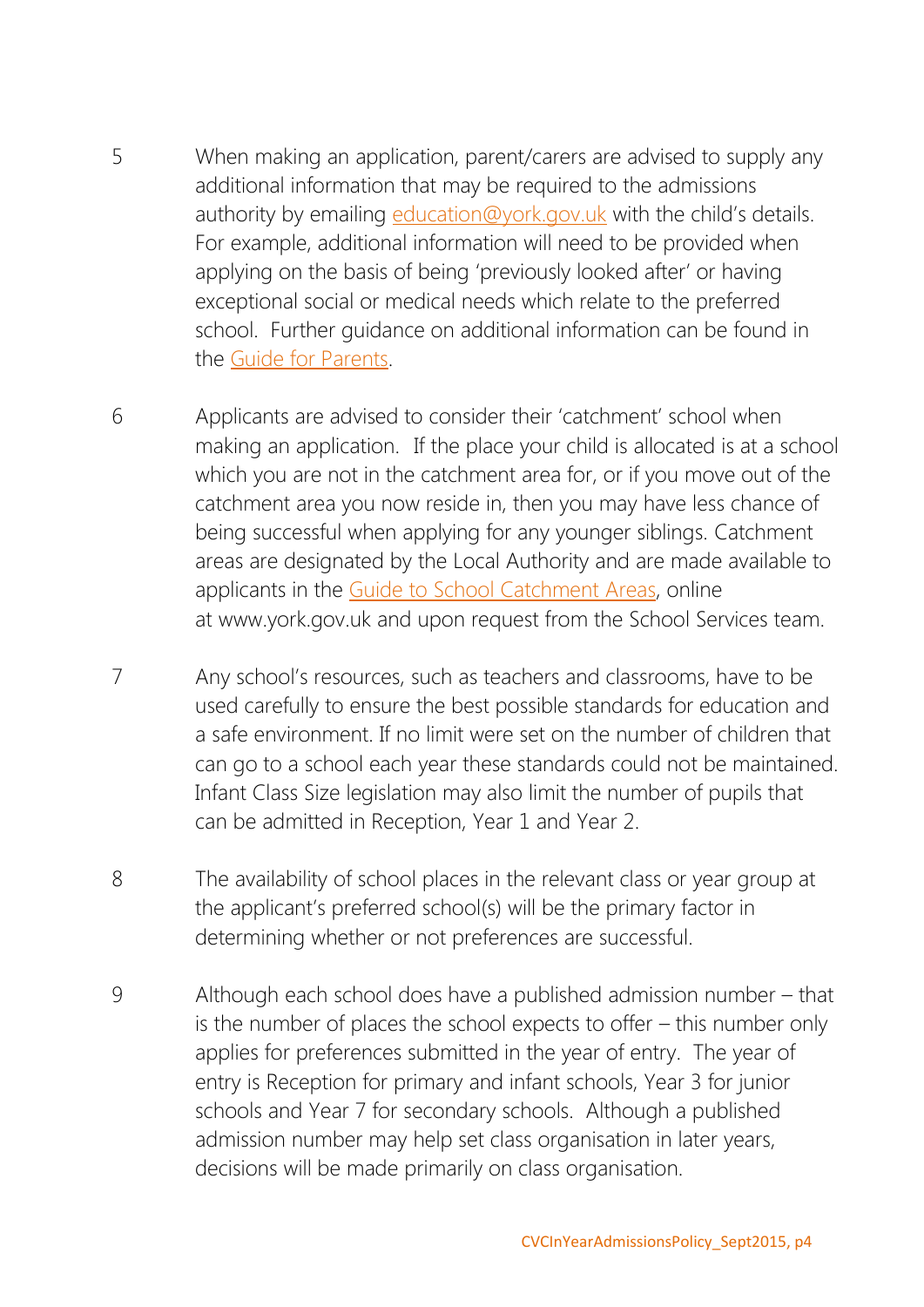- 10 Where it is determined by the admissions authority that there is not an available place, this will be because it is the view of the admissions authority that the admission of any additional pupil would prejudice the provision of efficient education or the efficient use of resources.
- 11 Where there is an available space and there are no other applications for this place, the place will be offered to the applicant.
- 12 Where there is an available space and there are more applications for a place than places available, priority is given to certain categories of children according to the oversubscription criteria which are listed in Section B of this policy.
- 13 A place may be refused even if the numbers on roll in the relevant year group are lower than the published admission number. Places may also be refused if the numbers on roll in the whole school mean the admission of an addition child would be detrimental.
- 14 If there are no available places in a preferred class or year group, places may not be offered, particularly if another school could reasonably be offered. Applicants may therefore wish to contact schools in advance to see if places are available or seek the advice of the School Services team by email [education@york.gov.uk,](mailto:education@york.gov.uk) online at [www.york.gov.uk/schooladmissions](http://www.york.gov.uk/schooladmissions) or by calling 01904 551 554.
- 15 Applicants may be successful in obtaining a place at a school that does not serve the local 'catchment' area in which they live. If allocated a place at such a school, applicants will be responsible for travel arrangements and the costs of travel to and from school.

#### B Oversubscription criteria

Some schools will be oversubscribed – that is where there are no available places in the preferred class or year group. Preferences for oversubscribed classes or year groups will normally be refused.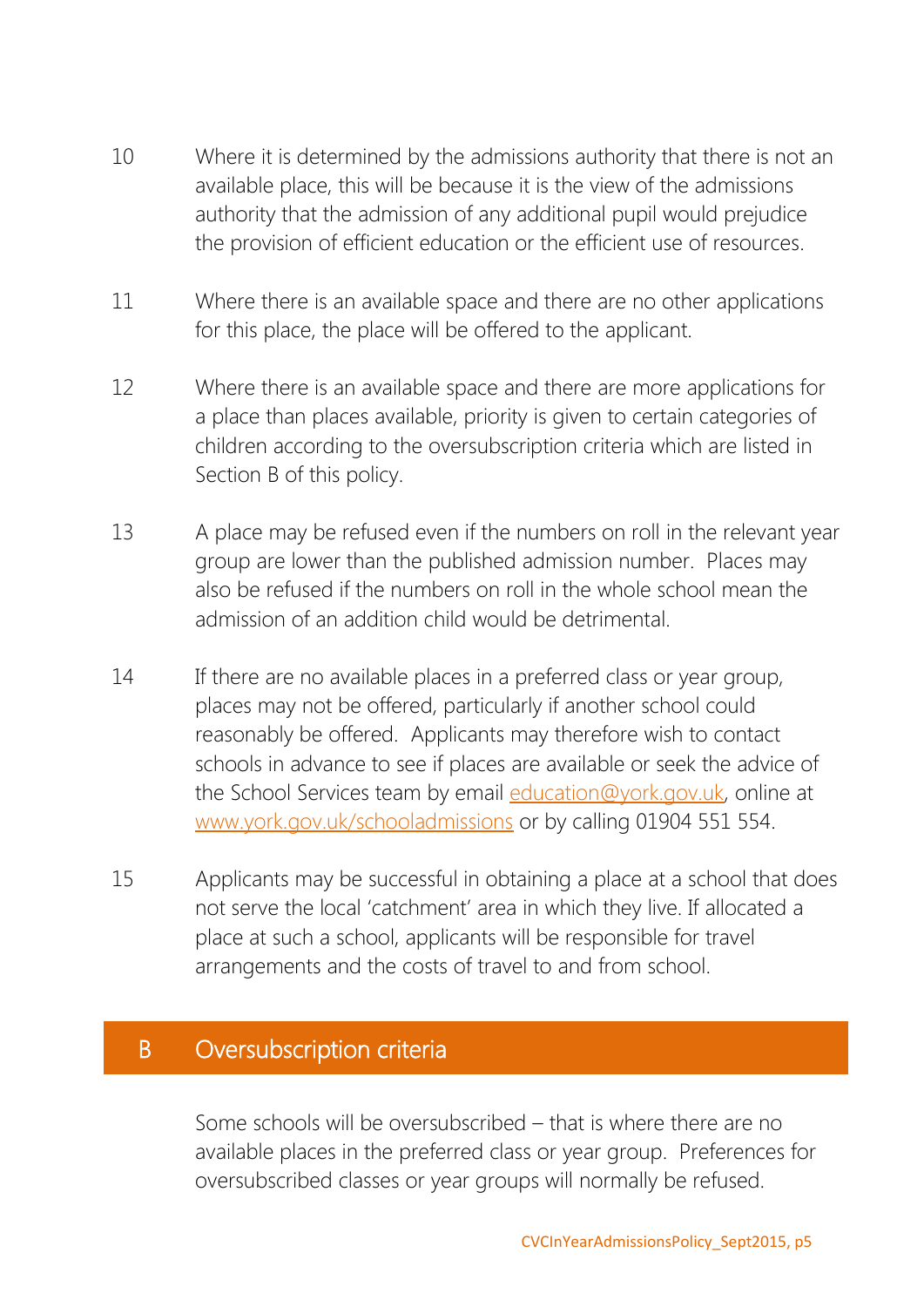Where there is an available space and more applications for a place than places available, priority is given to certain categories of children. The oversubscription criteria set out below will be used to prioritise all applicants who have applied for a place at a school in these circumstances in the following priority order:

- 1 Children who are either currently or have previously been 'looked after'. This applies to all children who are currently in the care of a local authority and all children who have been adopted from local authority care (subject to an adoption, residence or special guardianship order);
- 2 Children who live within the catchment area normally served by the preferred school, with a sibling at the preferred school at the time of admission. Catchment areas are designated by the Local Authority and are made available to parent/carers in the Guide to [School](https://www.york.gov.uk/info/20171/school_admissions/202/guide_to_school_catchment_areas) [Catchment](https://www.york.gov.uk/info/20171/school_admissions/202/guide_to_school_catchment_areas) Areas, online at www.york.gov.uk, and upon request from the School Services team. Siblings are defined as brothers or sisters living in the same house, as their primary place of residence (including half- and step-brothers or sisters);
- 3 Children who live within the catchment area normally served by the preferred school. Catchment areas are designated by the Local Authority and are made available to parent/carers in the [Guide](https://www.york.gov.uk/info/20171/school_admissions/202/guide_to_school_catchment_areas) to School [Catchment](https://www.york.gov.uk/info/20171/school_admissions/202/guide_to_school_catchment_areas) Areas, online at www.york.gov.uk, and upon request from the School Services team;
- 4 Children considered by the admissions authority to have exceptional social or medical needs which relate to the preferred school. The admissions authority may consult with other medical or educational professionals for a further opinion as to whether the child should be allocated a place at the preferred school due to a particular medical condition or social need;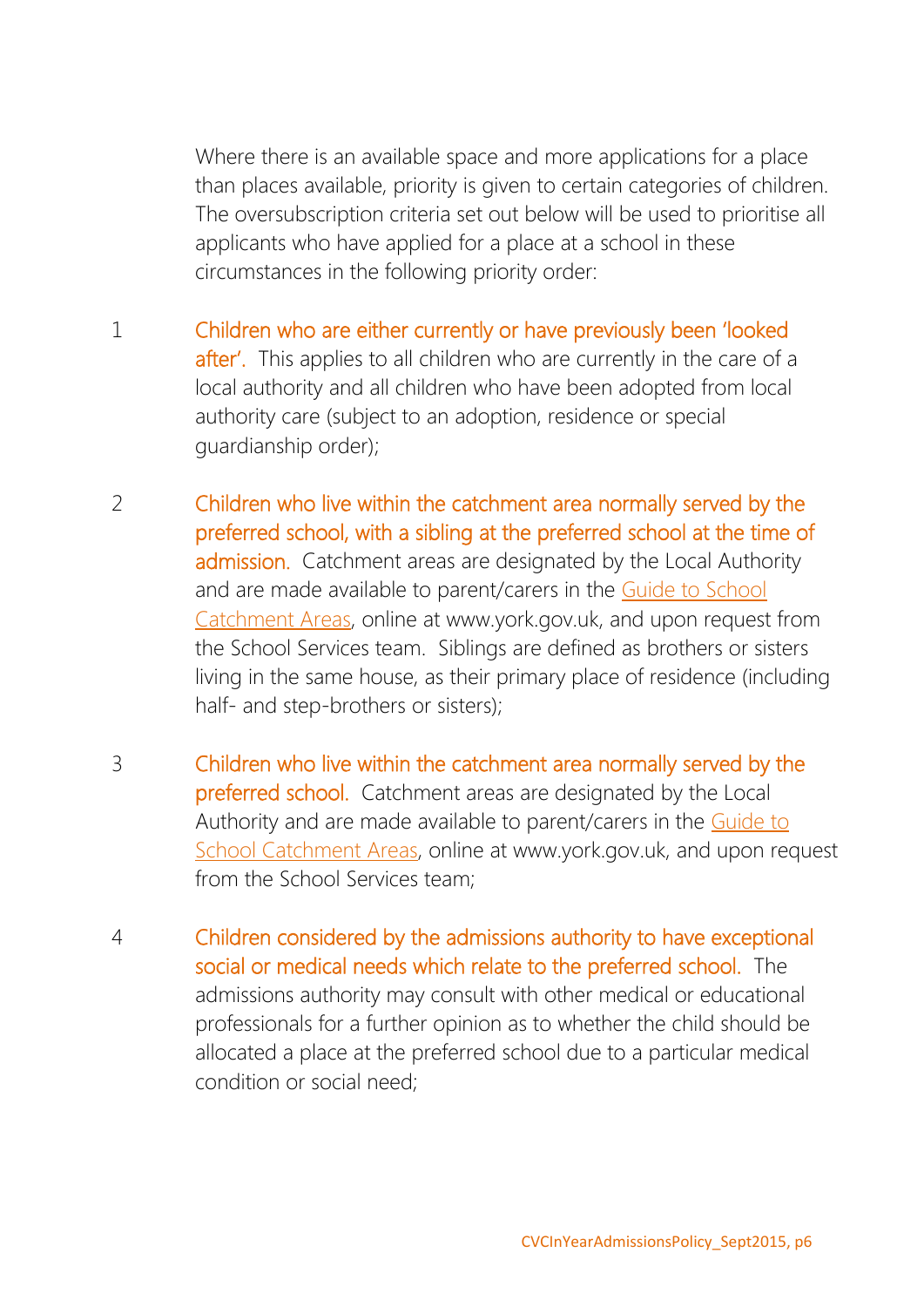- 5 Children with a sibling at the preferred school at the time of admission. Siblings are defined as brothers or sisters living in the same house, as their primary place of residence (including half- and step-brothers or sisters);
- 6 Children who live closest to the preferred school using the nearest available safe walking route. Distances are measured by a GIS mapping system from the child's home address to the entrance of the school.

Where there are fewer places than children in an oversubscription priority as above, places will be allocated to the child(ren) who also fulfil the next highest priority.

For example, for two children who are both resident in the catchment area without a sibling on roll at the time of admission and are thus assigned the same (third) priority, the place would first be allocated to the child who also fulfils the next highest priority, for example, an exceptional social or medical need (fourth priority) over a child who lives closer to the school (sixth priority).

In the unlikely case of identical distances under the sixth priority, the applications will be ordered randomly by the Authority's admissions software.

#### C Appeals

1 Applicants refused a place at a school have the right of appeal. Appeals are heard by an independent appeals panel and their decisions are legally binding. Applicants who wish to appeal should contact the School Services team to request the correct appeal form. Appeals are planned to be held within 30 school days of an appeal being lodged.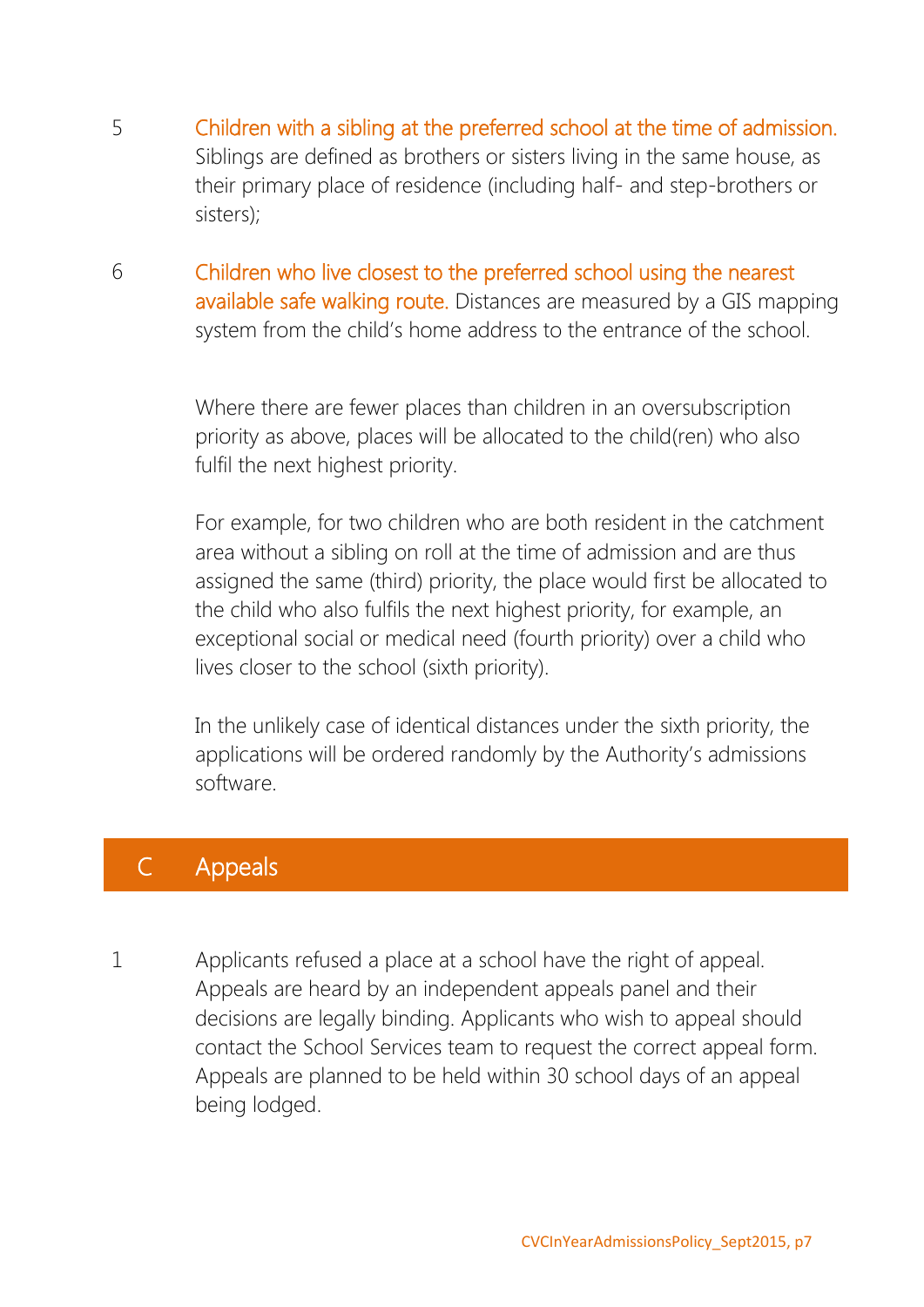2 Applicants will only be able to appeal once for a place at a given school in any one school year, unless there is a major change in circumstances of the applicant or any significant new information is available which was not available at the original hearing.

#### D False Information

Where an offer of a place has been made on the basis of fraudulent or intentionally misleading information, which has effectively denied a place to a child with a stronger claim, the offer of a place will be withdrawn.

#### E Fair Access

If a place cannot be offered at a school named as a preference, and the pupil could be considered eligible to be considered under the Fair Access Protocol, the application may be referred to a Behaviour and Attendance Partnership who will consider the application.

#### F Waiting List

1 A waiting list will be compiled for each oversubscribed school for all unsuccessful preferences and kept the end of the current school year, at which time the waiting list will be reset.

> Should applicants wish to remain on a waiting list for a future school year, they should submit a new application 20 school days before the end of the current school year.

2 Each waiting list will contain all the unsuccessful preferences, and ranked in accordance with the relevant oversubscription criteria for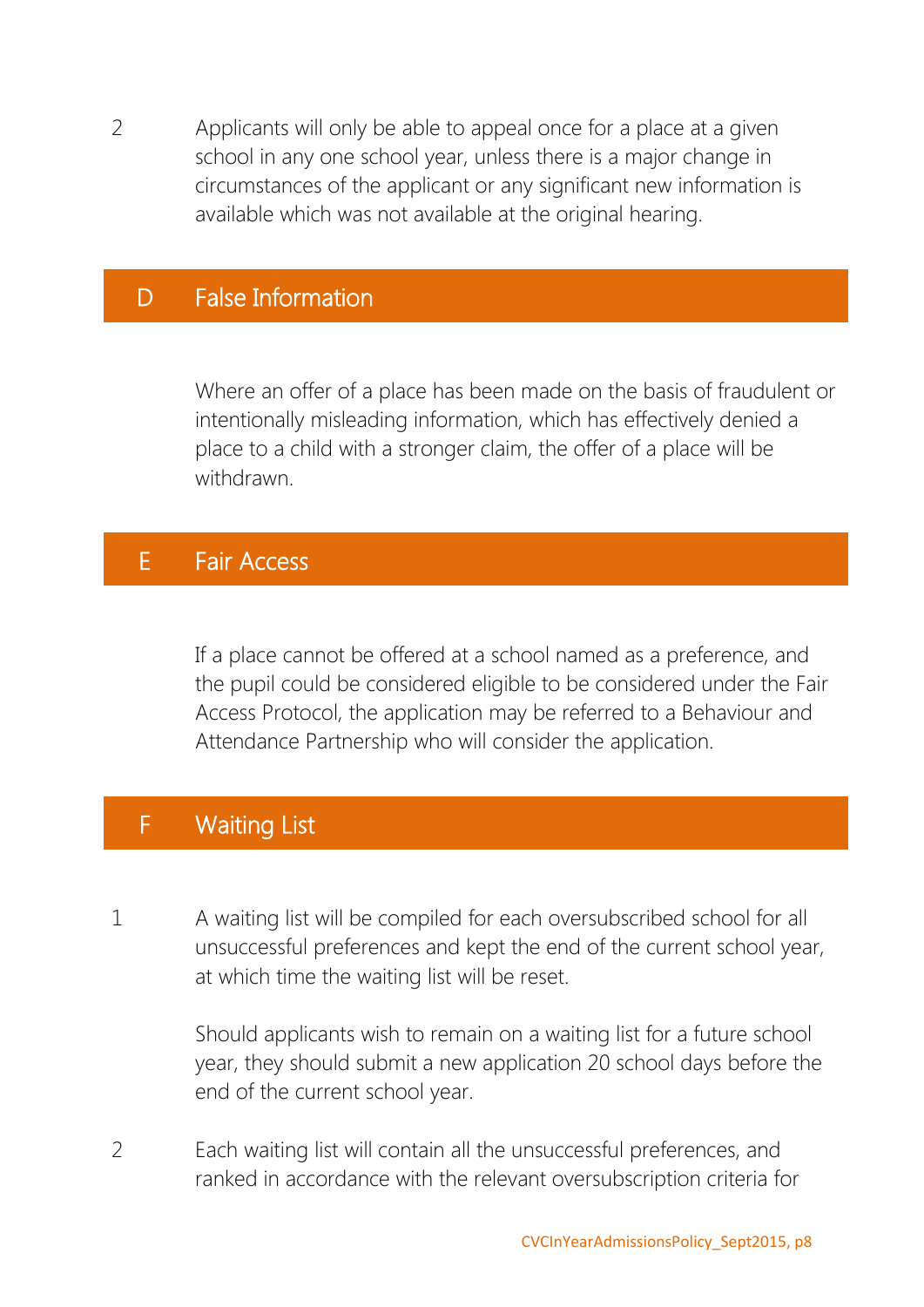that school according to the applicant's current circumstances where these circumstances have been provided to the admissions authority.

- 3 Each additional applicant, or change in circumstances of an applicant, will require the waiting list to be reordered in accordance with the relevant oversubscription criteria.
- 4 Should a place become available whilst the waiting list is in operation, make available a place to the applicant on the top of the waiting list on the day the place became available. Applicants will be given a reasonable period of time to make a decision as to whether they wish to accept the place.

#### G Contact details for correspondence

City of York Council School Services West Offices, Station Rise, York YO1 6GA 01904 551554 education@york.gov.uk

### H City of York Community and Voluntary Controlled Schools

Acomb Primary (Community, 5-11) Archbishop of York's CE Junior (Voluntary Controlled, 7-11) Badger Hill Primary (Community, 5-11) Bishopthorpe Infant (Community, 5-7) Burton Green Primary (Community, 5-11) Canon Lee School (Community, 11-16) Carr Infant (Community, 5-7) Carr Junior (Community, 7-11) Clifton Green Primary (Community, 5-11)